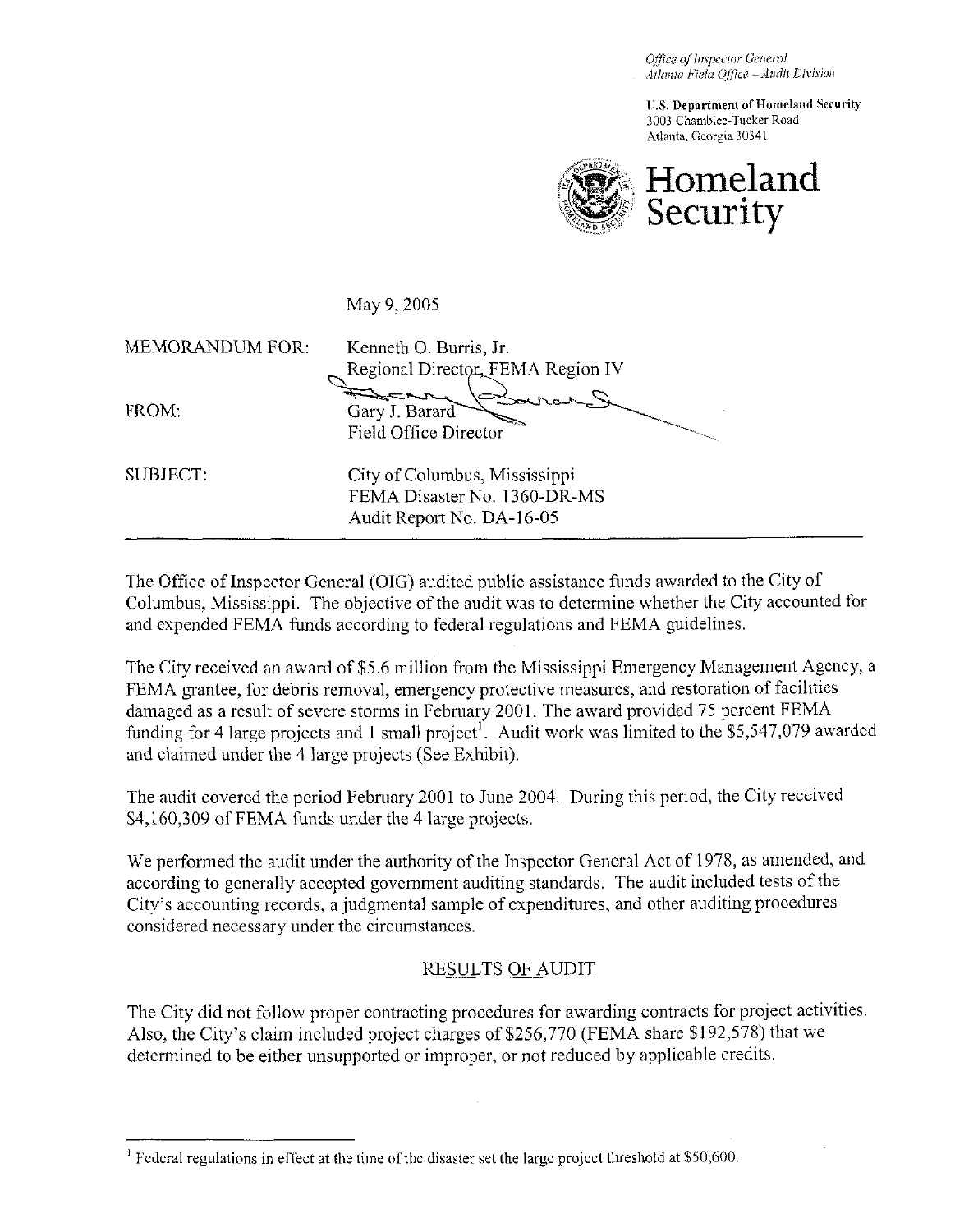A. Contracting Practices. Federal regulation (44 CFR 13.36) states that subgrantees may use timeand-material type contracts only after a determination that no other contract is suitable and if the contract includes a ceiling price that the contractor exceeds at its own risk. Moreover, FEMA guidance (FEMA Guide 325) states that time-and-material contracts for debris removal should be limited to a maximum of 70 hours of actual emergency debris clearance work. The basis for restricting the use of time-and-materials contracts is that such contracting method does not provide an incentive to the contractor to control costs.

Despite these restrictions, City officials hired two debris removal contractors under Project 381 using time-and-material contracts for work that lasted approximately nine months and contained no ceiling price. The contractors were paid a total of \$2,623,693 under the project. The OIG was unable to determine whether any cost savings would have been realized had the City followed proper contracting procedures. However, under the contracting method used by City, there were no assurances that work performed under the project was completed in a timely and costeffective manner.

- B. Unsupported/Improper Debris Removal Charges. Project 381 provided for the removal and disposal of trees and uprooted stumps from private property that posed a public health and safety threat. To complete work under the project, the City hired two local debris removal contractors using time and materials contracts and paid the contractors a total of \$2,623,693 (see Finding A above). However, the City's claim included charges of \$254,233 that were either not supported by adequate documentation to determine whether such debris posed a public health and safety threat or were improper. Accordingly, we question these charges, as follows:
	- The City claimed \$252,523 for removing debris from the property of 55 homeowners. The City's files, however, did not contain a description of the debris removed or an explanation as to how such debris affected public health and safety. A thorough description of the debris and its impact on public health and safety is essential for determining eligibility for FEMA funding (44 CFR 206.224).

City officials stated that the costs should be allowed because FEMA guidance was used to determine whether the debris met eligibility requirements and that the contractors would not have been directed to remove debris that did not meet those requirements. However, federal regulation (44 CFR 13.20) states that expenditures under federal awards must be adequately documented to establish that funds have been used for eligible purposes.

- The City claimed \$1,7 10 for work reportedly done on the property of 40 homeowners. However, the City's files contained a statement that no debris was removed from those properties. City officials stated that the charges were in error and should not have been claimed.
- C. Unapplied Credits. The U.S. Office of Management and Budget Circular A-87 states that costs claimed under a federal award must be reduced by applicable credits (discounts, refunds, etc.). However, the City's claim of \$95,971 for overtime labor under Projects 1 and 315 was not reduced by \$2,537 of premium discounts received on workers compensation insurance. Accordingly, we question the unapplied credits of \$2,537 (\$2,177 under Project 1 and \$360 under Project 315).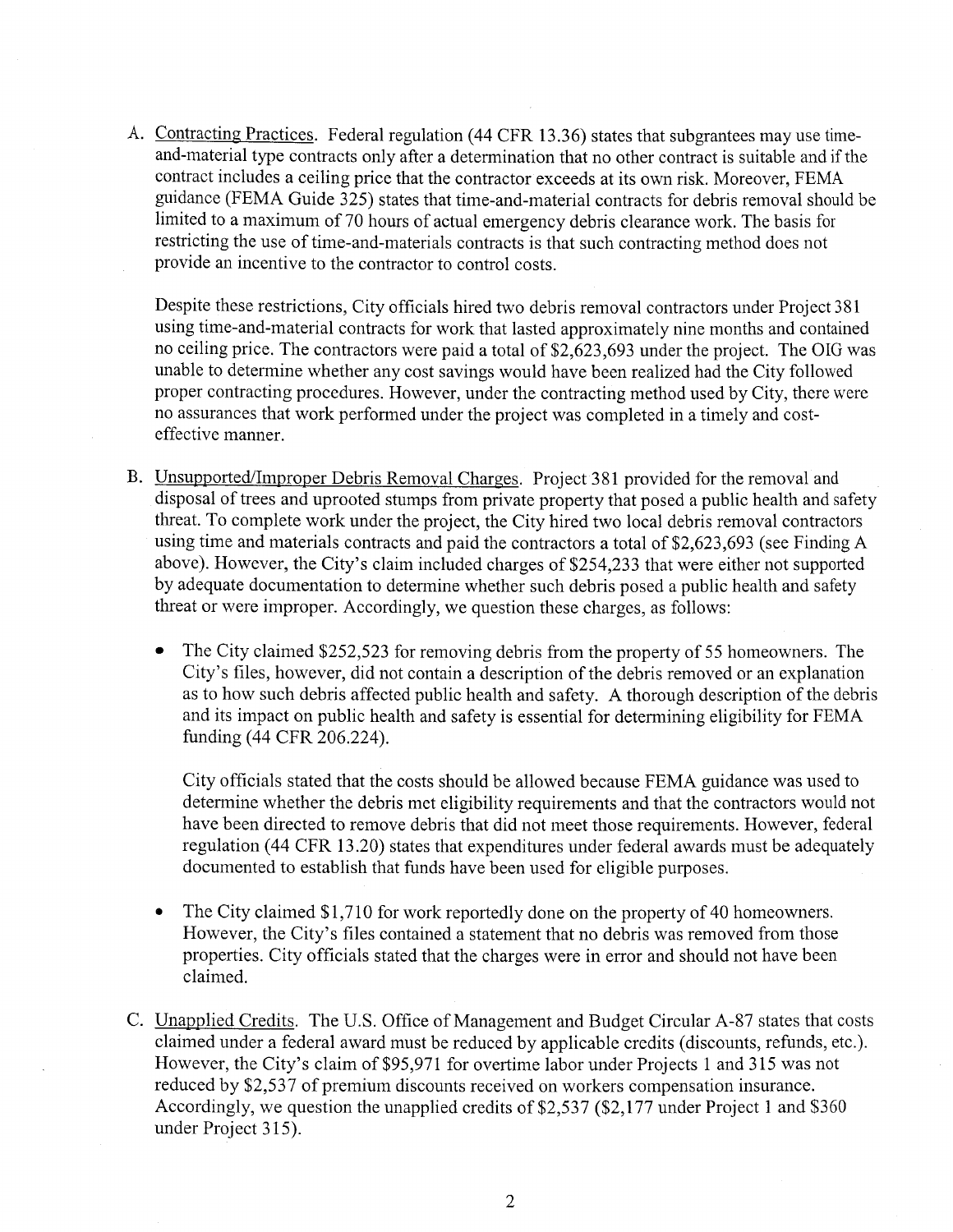#### RECOMMENDATIONS

We recommend that the Regional Director, in coordination with the grantee:

- 1. Instruct the City, for future declarations, to comply with federal regulations and FEMA guidelines governing contracting practices; and
- 2. Disallow the \$256,770 of questioned costs. This amount may be reduced if the City can provide the Regional Director with adequate documentation or justification to support the eligibility of the charges.

#### DISCUSSION WITH MANAGEMENT AND AUDIT FOLLOW-UP

The results of the audit were discussed with City, grantee, and FEMA officials on April 5,2005. City officials agreed with Findings A and C but disagreed, in part, with Finding B. Their comments, where appropriate, are incorporated into the body of this report.

Pursuant to FEMA instruction 1270.1, please advise the Atlanta Field Office-Audit Division by August 9, 2005, of the actions taken to implement our recommendations. Should you have any questions concerning this report, please contact David Kimble or me at (770) 220-5242.